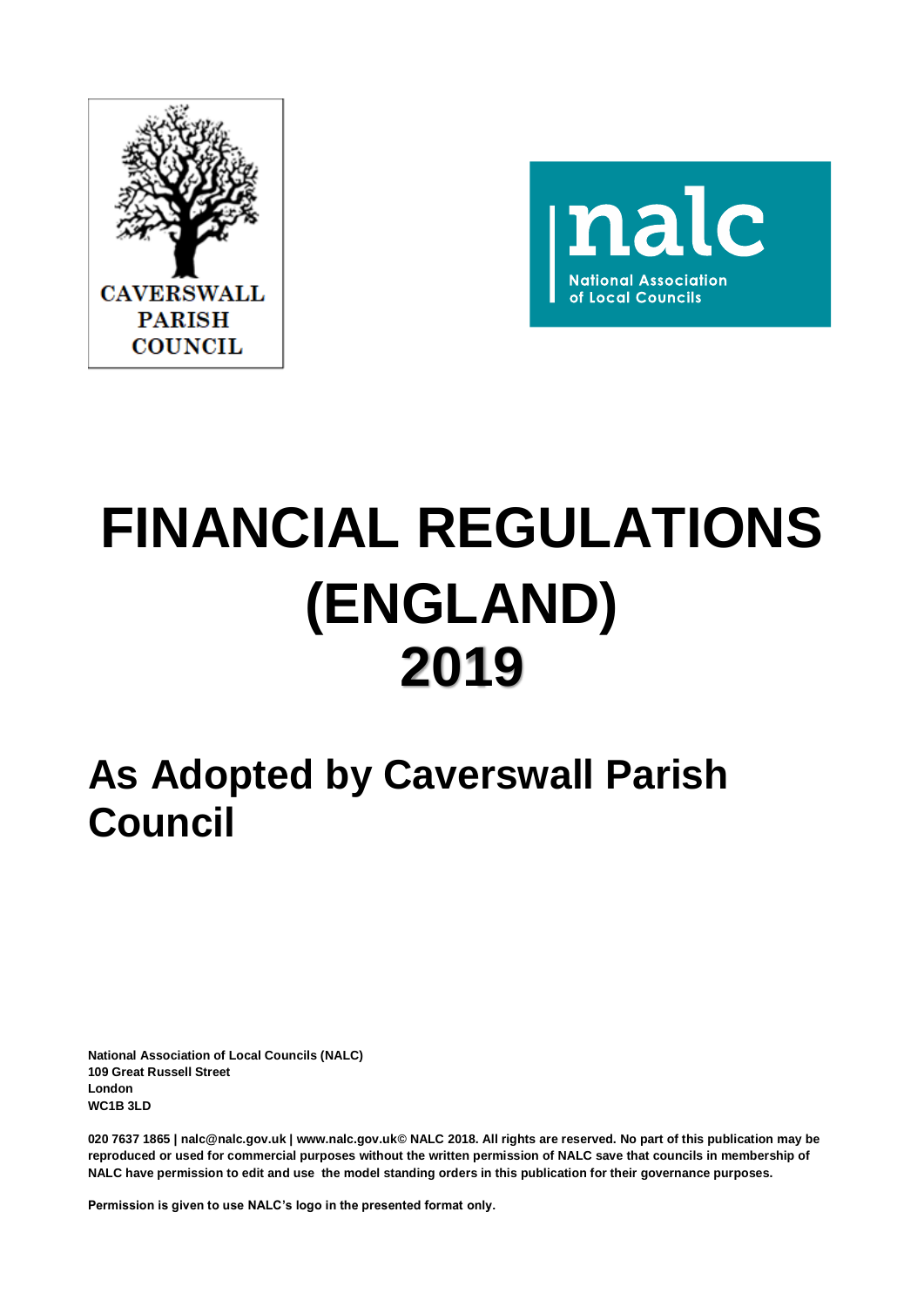### **INDEX**

| 1.  |                                                                                                                |  |  |
|-----|----------------------------------------------------------------------------------------------------------------|--|--|
| 2.  |                                                                                                                |  |  |
| 3.  |                                                                                                                |  |  |
| 4.  |                                                                                                                |  |  |
| 5.  |                                                                                                                |  |  |
| 6.  |                                                                                                                |  |  |
| 7.  |                                                                                                                |  |  |
| 8.  |                                                                                                                |  |  |
| 9.  |                                                                                                                |  |  |
| 10. |                                                                                                                |  |  |
| 11. |                                                                                                                |  |  |
| 12. | <b>PAYMENTS UNDER CONTRACTS FOR BUILDING OR OTHER CONSTRUCTION WORKSETTOT!</b><br><b>Bookmark not defined.</b> |  |  |
| 13. |                                                                                                                |  |  |
| 14. |                                                                                                                |  |  |
| 15. |                                                                                                                |  |  |
| 16. |                                                                                                                |  |  |
| 17. |                                                                                                                |  |  |
| 18. |                                                                                                                |  |  |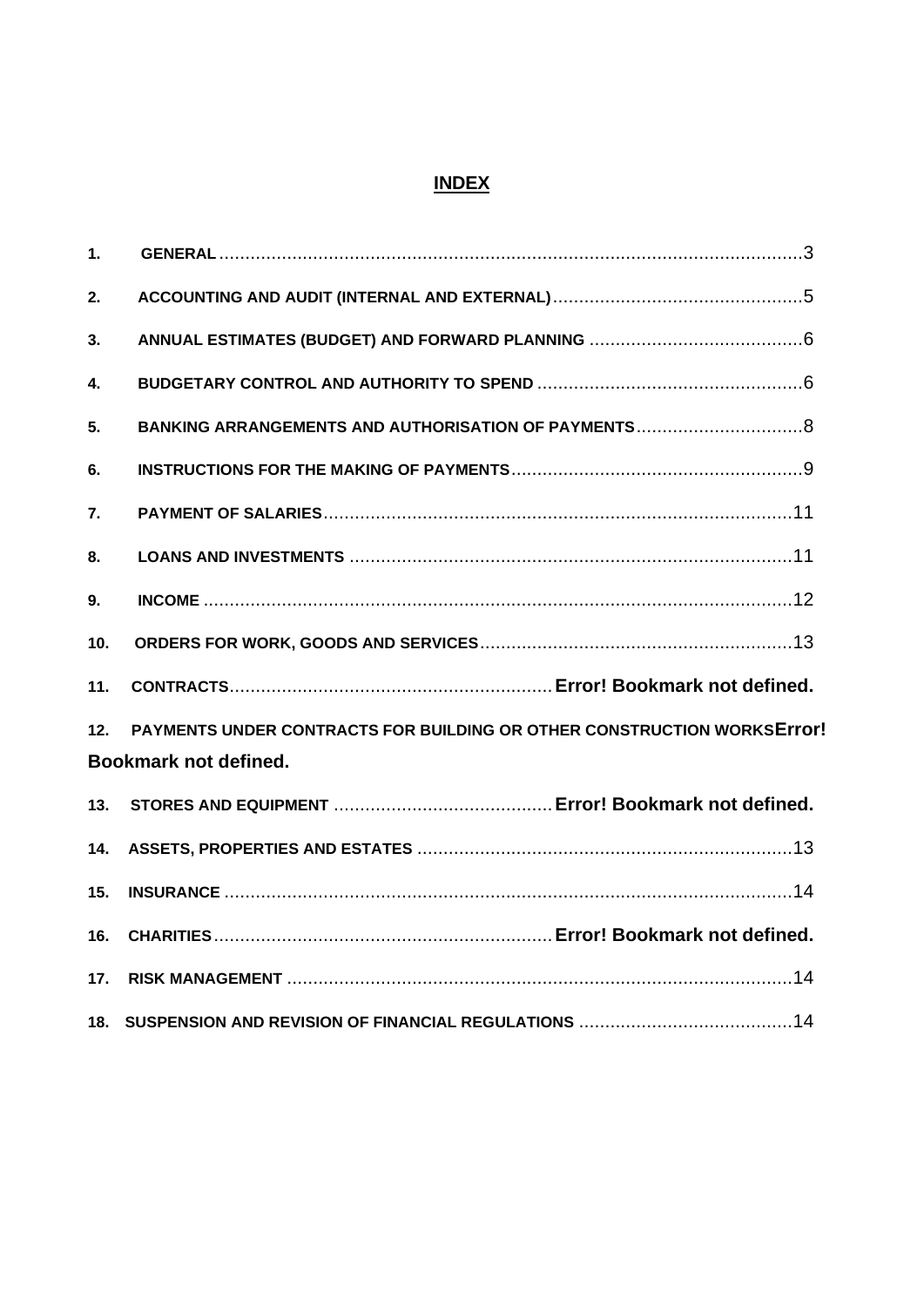#### <span id="page-2-0"></span>**1. GENERAL**

- 1.1. These financial regulations govern the conduct of financial management by the council and may only be amended or varied by resolution of the council. Financial regulations are one of the Council's three governing policy documents providing procedural guidance for members and officers. Financial regulations must be observed in conjunction with the Council's standing orders<sup>1</sup> and any individual financial regulations relating to contracts.
- 1.2. The Council is responsible in law for ensuring that its financial management is adequate and effective and that the council has a sound system of internal control which facilitates the effective exercise of the Council's functions, including arrangements for the management of risk.
- 1.3. The Council's accounting control systems must include measures:
	- for the timely production of accounts;
	- that provide for the safe and efficient safeguarding of public money;
	- to prevent and detect inaccuracy and fraud; and
	- identifying the duties of officers.
- 1.4. These financial regulations demonstrate how the Council meets these responsibilities and requirements.
- 1.5. At least once a year, prior to approving the Annual Governance Statement, the Council must review the effectiveness of its system of internal control which shall be in accordance with proper practices.
- 1.6. Deliberate or wilful breach of these Regulations by an employee may give rise to disciplinary proceedings.
- 1.7. Members of Council are expected to follow the instructions within these Regulations and not to entice employees to breach them. Failure to follow instructions within these Regulations brings the office of Councillor into disrepute.
- 1.8. The Responsible Financial Officer (RFO) holds a statutory office to be appointed by the Council. The Clerk has been appointed as RFO for this Council and these regulations will apply accordingly.
- 1.9. The RFO;
	- acts under the policy direction of the Council;
	- administers the Council's financial affairs in accordance with all Acts, Regulations and proper practices;
	- determines on behalf of the Council its accounting records and accounting control systems;
	- ensures the accounting control systems are observed;
	- maintains the accounting records of the Council up to date in accordance with proper practices;
	- assists the Council to secure economy, efficiency and effectiveness in the use of its resources; and
	- produces financial management information as required by the Council.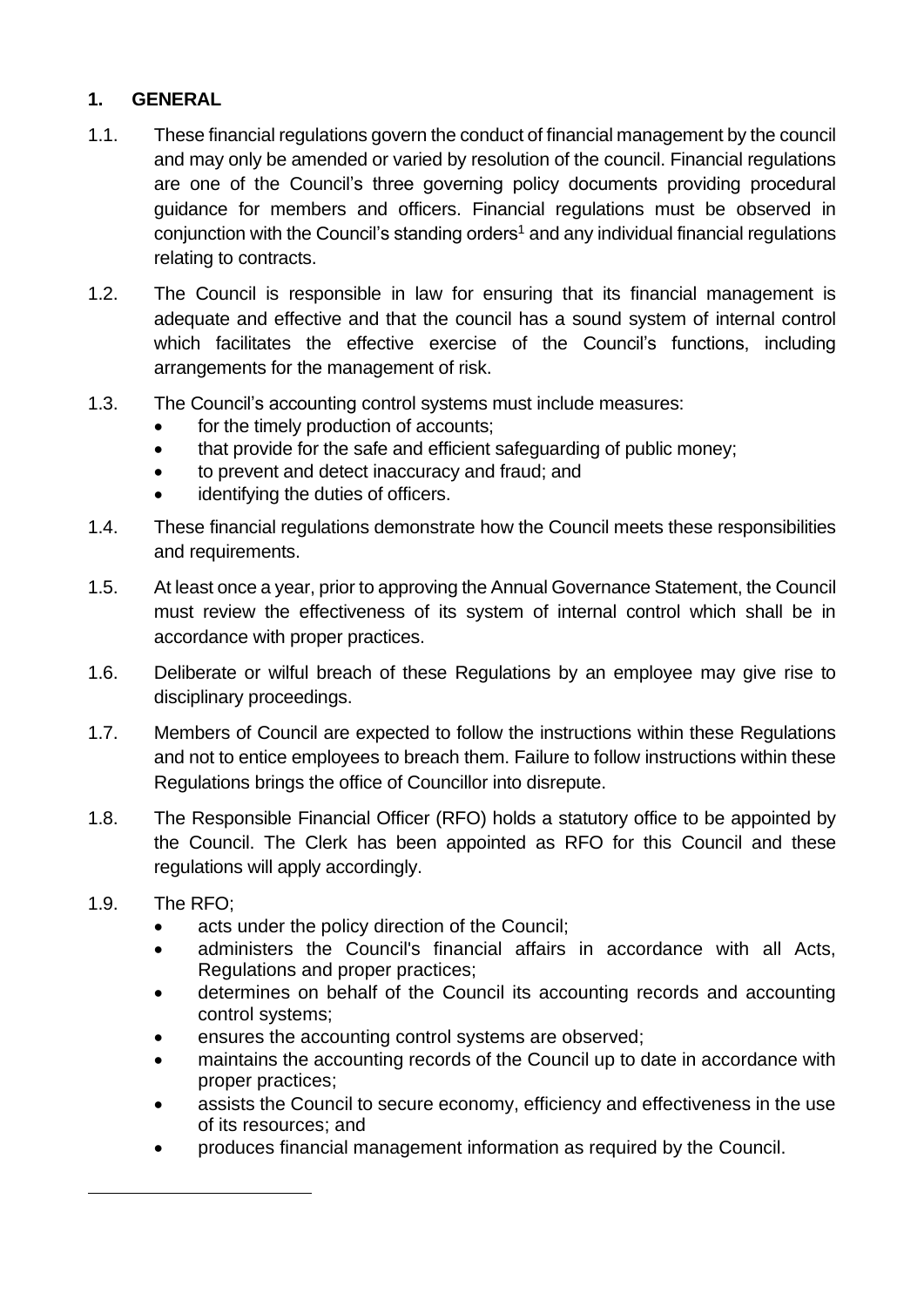- 1.10. The accounting records determined by the RFO shall be sufficient to show and explain the Council's transactions and to enable the RFO to ensure that any income and expenditure account and statement of balances, or record of receipts and payments and additional information, as the case may be, or management information prepared for the Council from time to time comply with the Accounts and Audit Regulations.
- 1.11. The accounting records determined by the RFO shall in particular contain:
	- entries from day to day of all sums of money received and expended by the Council and the matters to which the income and expenditure or receipts and payments account relate;
	- a record of the assets and liabilities of the Council; and
	- wherever relevant, a record of the Council's income and expenditure in relation to claims made, or to be made, for any contribution, grant or subsidy.
- 1.12. The accounting control systems determined by the RFO shall include:
	- procedures to ensure that the financial transactions of the Council are recorded as soon as reasonably practicable and as accurately and reasonably as possible;
	- procedures to enable the prevention and detection of inaccuracies and fraud and the ability to reconstruct any lost records;
	- identification of the duties of officers dealing with financial transactions and division of responsibilities of those officers in relation to significant transactions;
	- procedures to ensure that uncollectable amounts, including any bad debts are not submitted to the Council for approval to be written off except with the approval of the RFO and that the approvals are shown in the accounting records; and
	- measures to ensure that risk is properly managed.
- 1.13. The Council is not empowered by these Regulations or otherwise to delegate certain specified decisions. In particular any decision regarding:
	- setting the final budget or the precept (council tax requirement);
	- approving accounting statements;
	- approving an annual governance statement;
	- borrowing;
	- writing off bad debts:
	- declaring eligibility for the General Power of Competence; and
	- addressing recommendations in any report from the internal or external auditors,

shall be a matter for the full Council only.

- 1.14. In addition the council must:
	- determine and keep under regular review the bank mandate for all Council bank accounts;
	- approve any grant or a single commitment in excess of £250.00; and
	- in respect of the annual salary for any employee have regard to recommendations about annual salaries of employees made by the relevant committee in accordance with its terms of reference.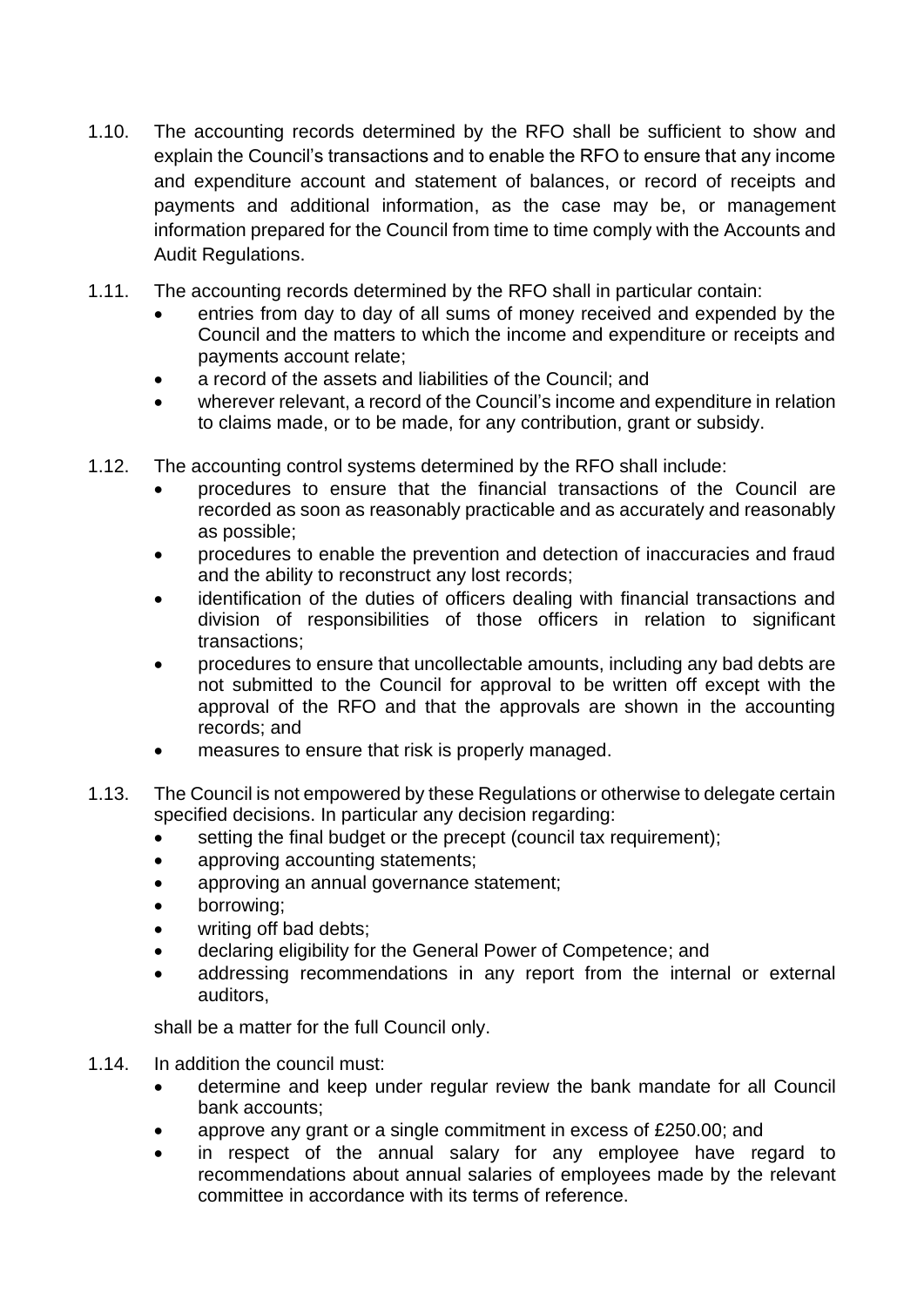1.15. In these financial regulations, references to the Accounts and Audit Regulations or 'the regulations' shall mean the regulations issued under the provisions of section 27 of the Audit Commission Act 1998, or any superseding legislation, and then in force unless otherwise specified.

In these financial regulations the term 'proper practice' or 'proper practices' shall refer to guidance issued in *Governance and Accountability for Local Councils - a Practitioners' Guide (England)* issued by the Joint Practitioners Advisory Group (JPAG), available from the websites of NALC and the Society for Local Council Clerks (SLCC).

#### <span id="page-4-0"></span>**2. ACCOUNTING AND AUDIT (INTERNAL AND EXTERNAL)**

- 2.1. All accounting procedures and financial records of the Council shall be determined by the RFO in accordance with the Accounts and Audit Regulations, appropriate guidance and proper practices.
- 2.2. On a regular basis, at least once in each quarter, and at each financial year end, a member other than the Chairman for a cheque signatoryl shall be appointed as Monitoring Financial Officer (MFO) to verify bank reconciliations (for all accounts) produced by the RFO. The MFO shall sign the reconciliations and the original bank statements (or similar document) as evidence of verification. This activity shall on conclusion be reported, including any exceptions, to and noted by the Council.
- 2.3. The RFO shall complete the annual statement of accounts, annual report, and any related documents of the Council contained in the Annual Return (as specified in proper practices) as soon as practicable after the end of the financial year and having certified the accounts shall submit them and report thereon to the Council within the timescales set by the Accounts and Audit Regulations.
- 2.4. The Council shall ensure that there is an adequate and effective system of internal audit of its accounting records, and of its system of internal control in accordance with proper practices. Any officer or member of the Council shall make available such documents and records as appear to the council to be necessary for the purpose of the audit and shall, as directed by the Council, supply the RFO, internal auditor, or external auditor with such information and explanation as the Council considers necessary for that purpose.
- 2.5. The internal auditor shall be appointed by and shall carry out the work in relation to internal controls required by the council in accordance with proper practices.
- 2.6. The internal auditor shall:
	- be competent and independent of the financial operations of the Council;
	- report to Council in writing on a regular basis each financial year;
	- to demonstrate competence, objectivity and independence, be free from any actual or perceived conflicts of interest, including those arising from family relationships; and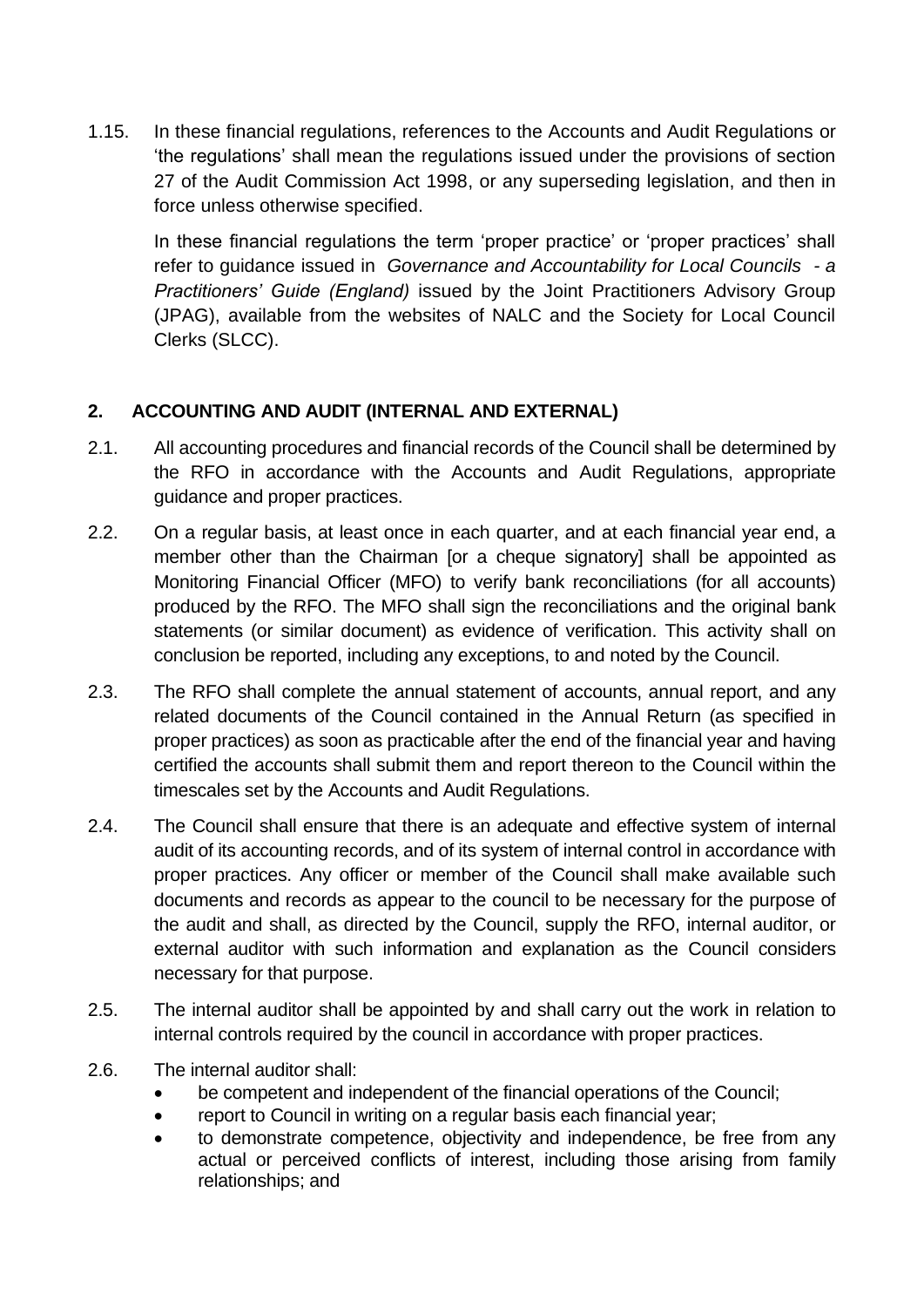- have no involvement in the financial decision making, management or control of the Council.
- 2.7. Internal or external auditors may not under any circumstances:
	- perform any operational duties for the Council;
	- initiate or approve accounting transactions; or
	- direct the activities of any Council employee, except to the extent that such employees have been appropriately assigned to assist the internal auditor.
- 2.8. For the avoidance of doubt, in relation to internal audit the terms 'independent' and 'independence' shall have the same meaning as is described in proper practices.
- 2.9. The RFO shall make arrangements for the exercise of electors' rights in relation to the accounts including the opportunity to inspect the accounts, books, and vouchers and display or publish any notices and statements of account required by Audit Commission Act 1998, or any superseding legislation, and the Accounts and Audit Regulations.
- 2.10. The RFO shall, without undue delay, bring to the attention of all Councillors any correspondence or report from internal or external auditors.

#### <span id="page-5-0"></span>**3. ANNUAL ESTIMATES (BUDGET) AND FORWARD PLANNING**

- 3.1. The Council shall review its three year forecast of revenue and capital receipts and payments. Having regard to the forecast, it shall thereafter formulate proposals for the following financial year.
- 3.2. The RFO must each year, by no later than Deccember, prepare detailed estimates of all receipts and payments including the use of reserves and all sources of funding for the following financial year in the form of a budget to be considered by the Council.
- 3.3. The Council shall consider annual budget proposals in relation to the Council's three year forecast of revenue and capital receipts and payments including recommendations for the use of reserves and sources of funding and update the forecast accordingly.
- 3.4. The Council shall fix the precept (council tax requirement), and relevant basic amount of council tax to be levied for the ensuing financial year not later than by the end of January each year. The RFO shall issue the precept to the billing authority and shall supply each member with a copy of the approved annual budget.
- 3.5. The approved annual budget shall form the basis of financial control for the ensuing year.

#### <span id="page-5-1"></span>**4. BUDGETARY CONTROL AND AUTHORITY TO SPEND**

- 4.1. Expenditure on revenue items may be authorised up to the amounts included for that class of expenditure in the approved budget. This authority is to be determined by:
	- the council for all items over £250;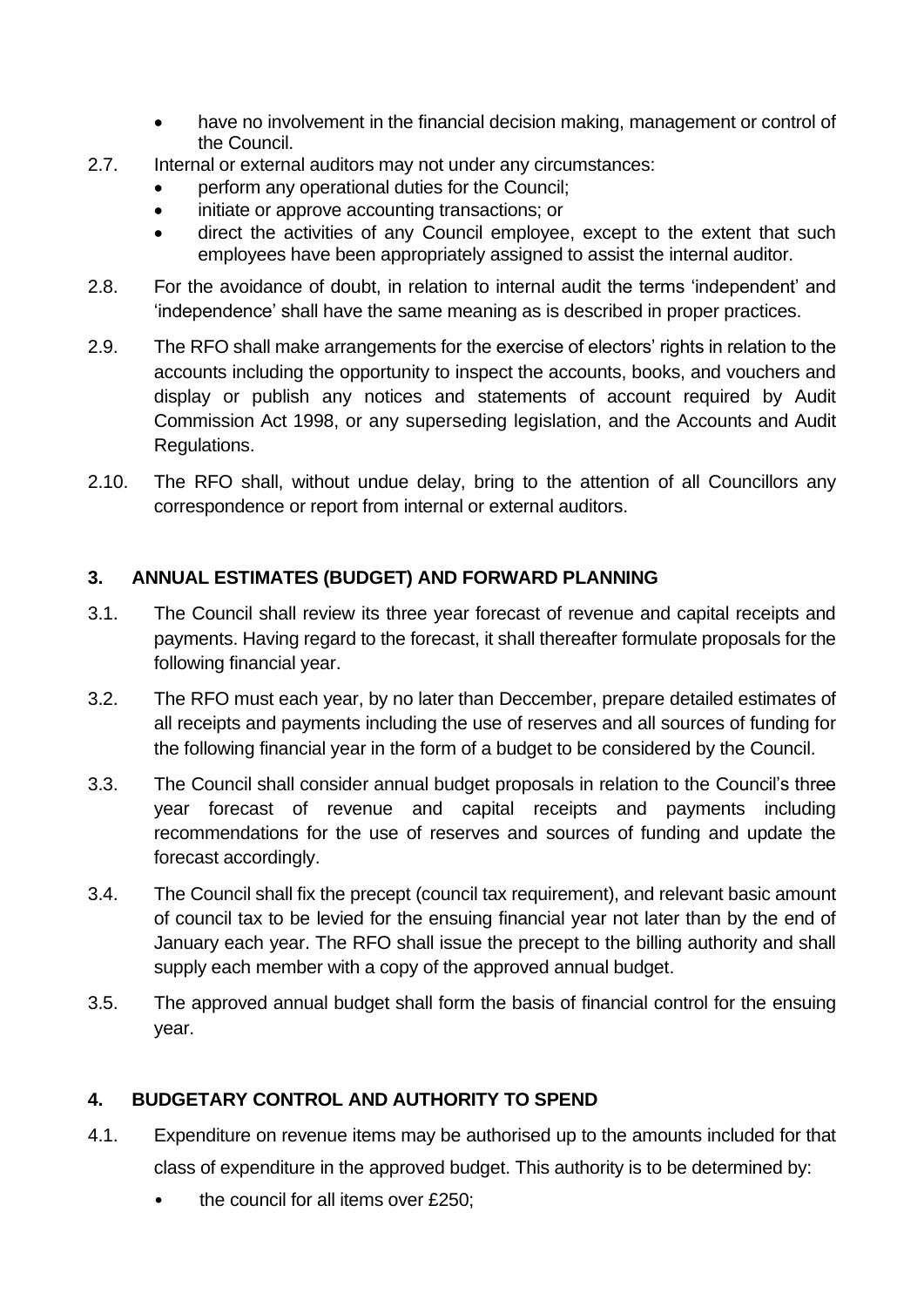• the Clerk (RFO), in conjunction with Chairman of Council, for any items below £250.

Such authority is to be evidenced by a minute or by an authorisation slip duly signed by the Clerk (RFO), and where necessary also by the appropriate Chairman.

Contracts may not be disaggregated to avoid controls imposed by these regulations.

- 4.2. No expenditure may be authorised that will exceed the amount provided in the revenue budget for that class of expenditure other than by resolution of the council, or duly delegated committee. During the budget year and with the approval of council having considered fully the implications for public services, unspent and available amounts may be moved to other budget headings or to an earmarked reserve as appropriate ('virement').
- 4.3. Unspent provisions in the revenue or capital budgets for completed projects shall not be carried forward to a subsequent year.
- 4.4. The salary budgets are to be reviewed at least annually in December for the following financial year and such review shall be evidenced by a hard copy schedule signed by the Clerk (RFO) and the Chairman of Council.
- 4.5. In cases of extreme risk to the delivery of council services, the Clerk may authorise revenue expenditure on behalf of the Council which in the Clerk's judgement it is necessary to carry out. Such expenditure includes repair, replacement or other work, whether or not there is any budgetary provision for the expenditure, subject to a limit of £250. The Clerk shall report such action to the Chairman as soon as possible and to the Council as soon as practicable thereafter.
- 4.6. No expenditure shall be authorised in relation to any capital project and no contract entered into or tender accepted involving capital expenditure unless the Council is satisfied that the necessary funds are available and the requisite borrowing approval has been obtained.
- 4.7. All capital works shall be administered in accordance with the Council's standing orders and financial regulations relating to contracts.
- 4.8. The RFO shall regularly provide the Council with a statement of receipts and payments to date under each head of the budgets, comparing actual expenditure to the appropriate date against that planned as shown in the budget. These statements are to be prepared at least at the end of each financial quarter and shall show explanations of material variances. For this purpose "material" shall be in excess of [£100] or [15%] of the budget.
- 4.9. Changes in earmarked reserves shall be approved by Council as part of the budgetary control process.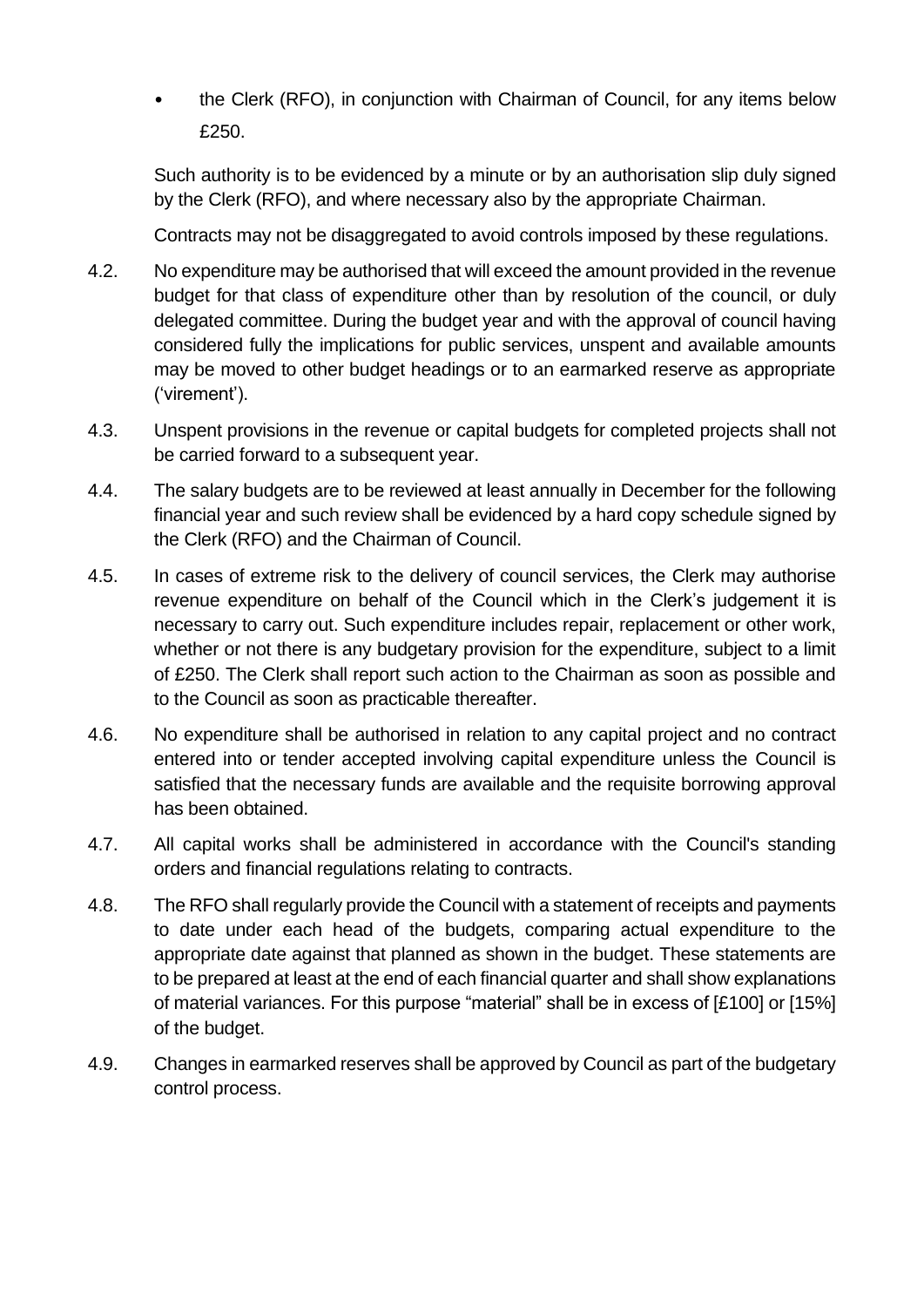#### <span id="page-7-0"></span>**5. BANKING ARRANGEMENTS AND AUTHORISATION OF PAYMENTS**

- 5.1. The Council's banking arrangements, including the bank mandate, shall be made by the RFO and approved by the Council. They shall be regularly reviewed for safety and efficiency. The Council shall seek credit references in respect of members or employees who act as signatories.
- 5.2. The RFO shall prepare a schedule of payments requiring authorisation, forming part of the Agenda for the Meeting and, together with the relevant invoices, present the schedule to Council. The Council shall review the schedule for compliance and, having satisfied itself shall authorise payment by a resolution of the Council. The approved schedule shall be ruled off and initialled by the Chairman of the Meeting. A detailed list of all payments shall be disclosed within or as an attachment to the minutes of the meeting at which payment was authorised. Personal payments (including salaries, wages, expenses and any payment made in relation to the termination of a contract of employment) may be summarised to remove public access to any personal information.
- 5.3. All invoices for payment shall be examined, verified and certified by the RFO to confirm that the work, goods or services to which each invoice relates has been received, carried out, examined and represents expenditure previously approved by the council.
- 5.4. The RFO shall examine invoices for arithmetical accuracy and analyse them to the appropriate expenditure heading. The RFO shall take all steps to pay all invoices submitted, and which are in order, at the next available Council meeting.
- 5.5. The Clerk and RFO shall have delegated authority to authorise the payment of items only in the following circumstances:
	- a) If a payment is necessary to avoid a charge to interest under the Late Payment of Commercial Debts (Interest) Act 1998, and the due date for payment is before the next scheduled meeting of Council, where the Clerk (RFO) certifies that there is no dispute or other reason to delay payment, provided that a list of such payments shall be submitted to the next appropriate meeting of council;
	- b) An expenditure item authorised under 5.6 below (continuing contracts and obligations) provided that a list of such payments shall be submitted to the next appropriate meeting of Council [or finance committee]; or
	- c) fund transfers within the Councils banking arrangements up to the sum of [£10,000], provided that a list of such payments shall be submitted to the next appropriate meeting of Council [or finance committee].
- 5.6. For each financial year the Clerk (RFO) shall draw up a list of due payments which arise on a regular basis as the result of a continuing contract, statutory duty, or obligation (such as but not exclusively) Salaries, PAYE and NI, Superannuation Fund and regular maintenance contracts and the like for which council may authorise payment for the year provided that the requirements of regulation 4.1 (Budgetary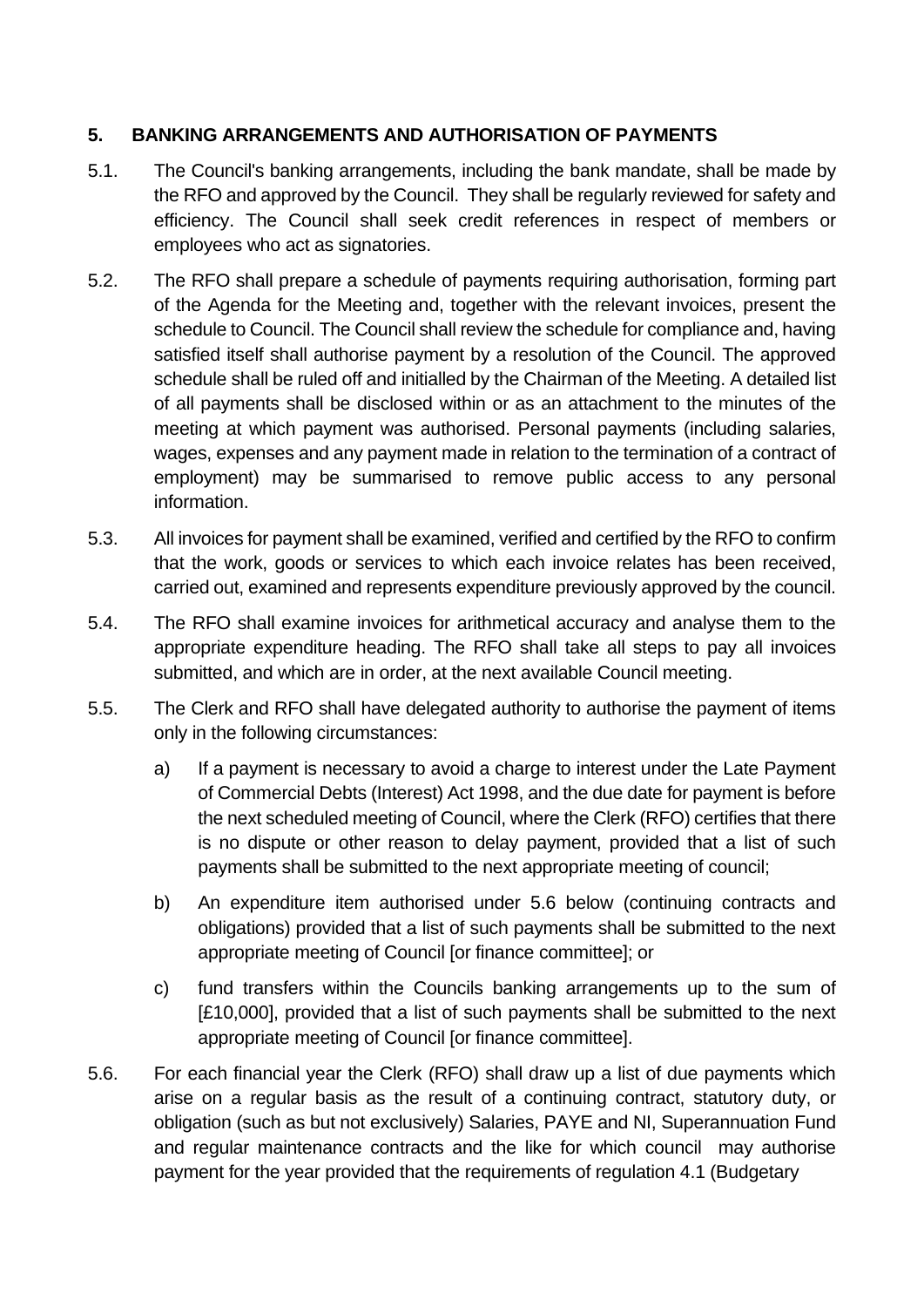Controls) are adhered to, provided also that a list of such payments shall be submitted to the next appropriate meeting of Council.

- 5.7. In respect of grants a duly authorised committee shall approve expenditure within any limits set by Council and in accordance with any policy statement approved by council. Any Revenue or Capital Grant in excess of £5,000 shall before payment, be subject to ratification by resolution of the council.
- 5.8. Members are subject to the Code of Conduct that has been adopted by the Council and shall comply with the Code and Standing Orders when a decision to authorise or instruct payment is made in respect of a matter in which they have a disclosable pecuniary or other interest, unless a dispensation has been granted.
- 5.9. The Council will aim to rotate the duties of members in these Regulations so that onerous duties are shared out as evenly as possible over time.
- 5.10. Any changes in the recorded details of suppliers, such as bank account records, shall be approved in writing by a Member.

#### <span id="page-8-0"></span>**6. INSTRUCTIONS FOR THE MAKING OF PAYMENTS**

- 6.1. The Council will make safe and efficient arrangements for the making of its payments.
- 6.2. Following authorisation under Financial Regulation 5 above, the Council, the Clerk (RFO) shall give instruction that a payment shall be made.
- 6.3. Payments shall be effected by either internet banking transfer or cheque in accordance with a resolution of council.
- 6.4. Cheques or orders for payment drawn on the bank account in accordance with the schedule as presented to Council shall be signed by two member[s] of Council in accordance with a resolution instructing that payment. A member who is a bank signatory, having a connection by virtue of family or business relationships with the beneficiary of a payment, should not, under normal circumstances, be a signatory to the payment in question.
- 6.5. To indicate agreement of the details shown on the cheque or order for payment with the counterfoil and the invoice or similar documentation, the signatories shall each also initial the cheque counterfoil.
- 6.6. Cheques or orders for payment shall not normally be presented for signature other than at a Council (including immediately before or after such a meeting). Any signatures obtained away from such meetings shall be reported to the Council at the next convenient meeting.
- 6.7. Where payments are made by internet banking transfer, the Clerk (RFO) will set these up for payment at least one day following the Council meeting. This is to allow for these payments to be authorised at the Council meeting and signed as approved by the Chairman of that meeting prior to the payment leaving the Councils bank account.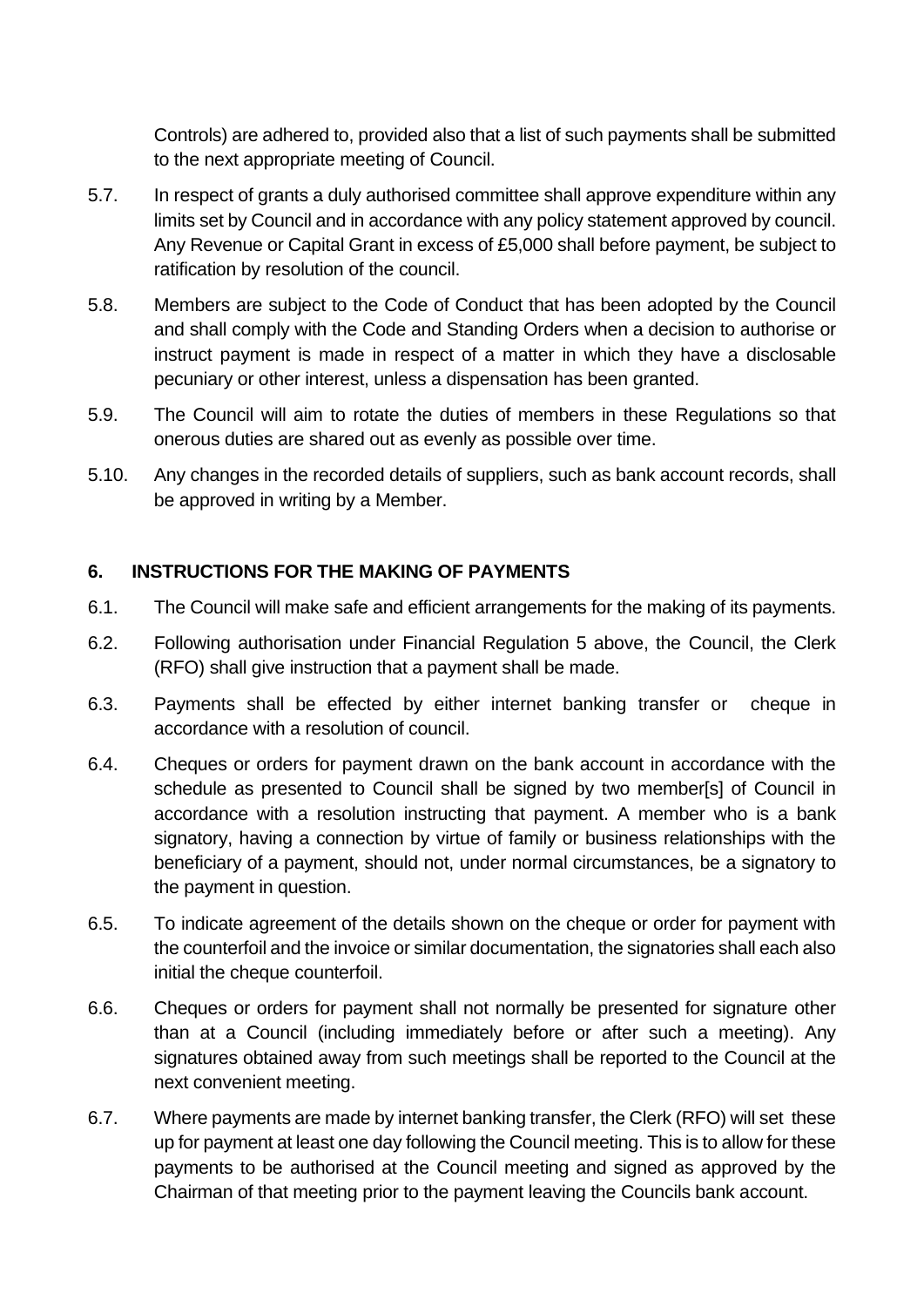- 6.8. Where a computer requires use of a personal identification number (PIN) or other password(s), for access to the Council's records on that computer, a note shall be made of the PIN and Passwords and shall be handed to and retained by the Chairman of Council in a sealed dated envelope. This envelope may not be opened other than in the presence of two other Councillors. After the envelope has been opened, in any circumstances, the PIN and / or passwords shall be changed as soon as practicable. The fact that the sealed envelope has been opened, in whatever circumstances, shall be reported to all members immediately and formally to the next available meeting of the Council. This will not be required for a member's personal computer used only for remote authorisation of bank payments.
- 6.9. No employee or Councillor shall disclose any PIN or password, relevant to the working of the Council or its bank accounts, to any person not authorised in writing by the Council.
- 6.10. Regular back-up copies of the records on any computer shall be made and shall be stored securely away from the computer in question, and preferably off site.
- 6.11. The Council, and any members using computers for the Council's financial business, shall ensure that anti-virus, anti-spyware and firewall software with automatic updates, together with a high level of security, is used.
- 6.12. Where internet banking arrangements are made with any bank, the Clerk [RFO] shall be appointed as the Service Administrator. The bank mandate approved by the Council shall identify a number of Councillors who will be authorised to approve transactions on those accounts. The bank mandate will state clearly the amounts of payments that can be instructed by the use of the Service Administrator alone, or by the Service Administrator with a stated number of approvals.
- 6.13. Access to any internet banking accounts will be directly to the access page (which may be saved under "favourites"), and not through a search engine or e-mail link. Remembered or saved passwords facilities must not be used on any computer used for Council banking work. Breach of this Regulation will be treated as a very serious matter under these regulations.
- 6.14. Changes to account details for suppliers, which are used for internet banking may only be changed on written hard copy notification by the supplier and supported by hard copy authority for change signed by [two of] the Clerk [the RFO][a member]. A programme of regular checks of standing data with suppliers will be followed.
- 6.15. Any Debit Card issued for use will be specifically restricted to the Clerk (RFO) and will also be restricted to a single transaction maximum value of [£250] unless authorised by Council or finance committee in writing before any order is placed.
- 6.16. The Council will not maintain any form of cash float. All cash received must be banked intact. Any payments made in cash by the Clerk (RFO) (for example for postage or minor stationery items) shall be refunded on a regular basis, at least quarterly.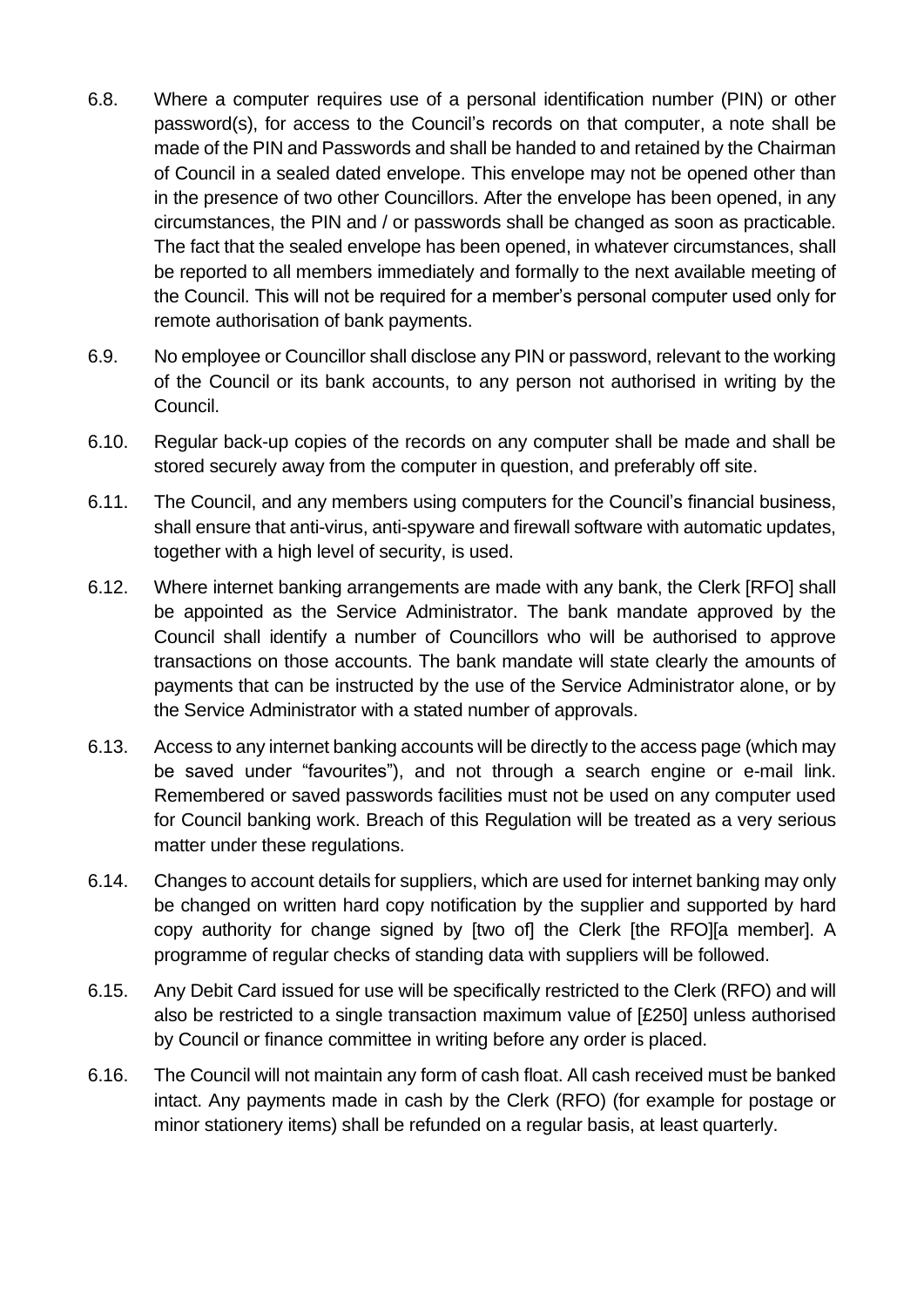#### <span id="page-10-0"></span>**7. PAYMENT OF SALARIES**

- 7.1. As an employer, the Council shall make arrangements to meet fully the statutory requirements placed on all employers by PAYE and National Insurance legislation. The payment of all salaries shall be made in accordance with payroll records and the rules of PAYE and National Insurance currently operating, and salary rates shall be as agreed by council, or duly delegated committee.
- 7.2. Payment of salaries and payment of deductions from salary such as may be required to be made for tax, national insurance and pension contributions, or similar statutory or discretionary deductions must be made in accordance with the payroll records and on the appropriate dates stipulated in employment contracts, provided that each payment is reported to the next available council meeting, as set out in these regulations above.
- 7.3. No changes shall be made to any employee's pay, emoluments, or terms and conditions of employment without the prior consent of the Council.
- 7.4. Each and every payment to employees of net salary and to the appropriate creditor of the statutory and discretionary deductions shall be recorded in a separate confidential record (confidential cash book). This confidential record is not open to inspection or review (under the Freedom of Information Act 2000 or otherwise) other than:
	- a) by any Councillor who can demonstrate a need to know;
	- b) by the internal auditor;
	- c) by the external auditor; or
	- d) by any person authorised under Audit Commission Act 1998, or any superseding legislation.
- 7.5. The total of such payments in each calendar month shall be reported with all other payments as made as may be required under these Financial Regulations, to ensure that only payments due for the period have actually been paid.
- 7.6. An effective system of personal performance management should be maintained for the senior officers.
- 7.7. Any termination payments shall be supported by a clear business case and reported to the Council. Termination payments shall only be authorised by Council.
- 7.8. Before employing interim staff the Council must consider a full business case.

#### <span id="page-10-1"></span>**8. LOANS AND INVESTMENTS**

- 8.1. All borrowings shall be effected in the name of the Council, after obtaining any necessary borrowing approval. Any application for borrowing approval shall be approved by Council as to terms and purpose. The application for borrowing approval, and subsequent arrangements for the loan shall only be approved by full Council.
- 8.2. Any financial arrangement which does not require formal borrowing approval from the Secretary of State/Welsh Assembly Government (such as Hire Purchase or Leasing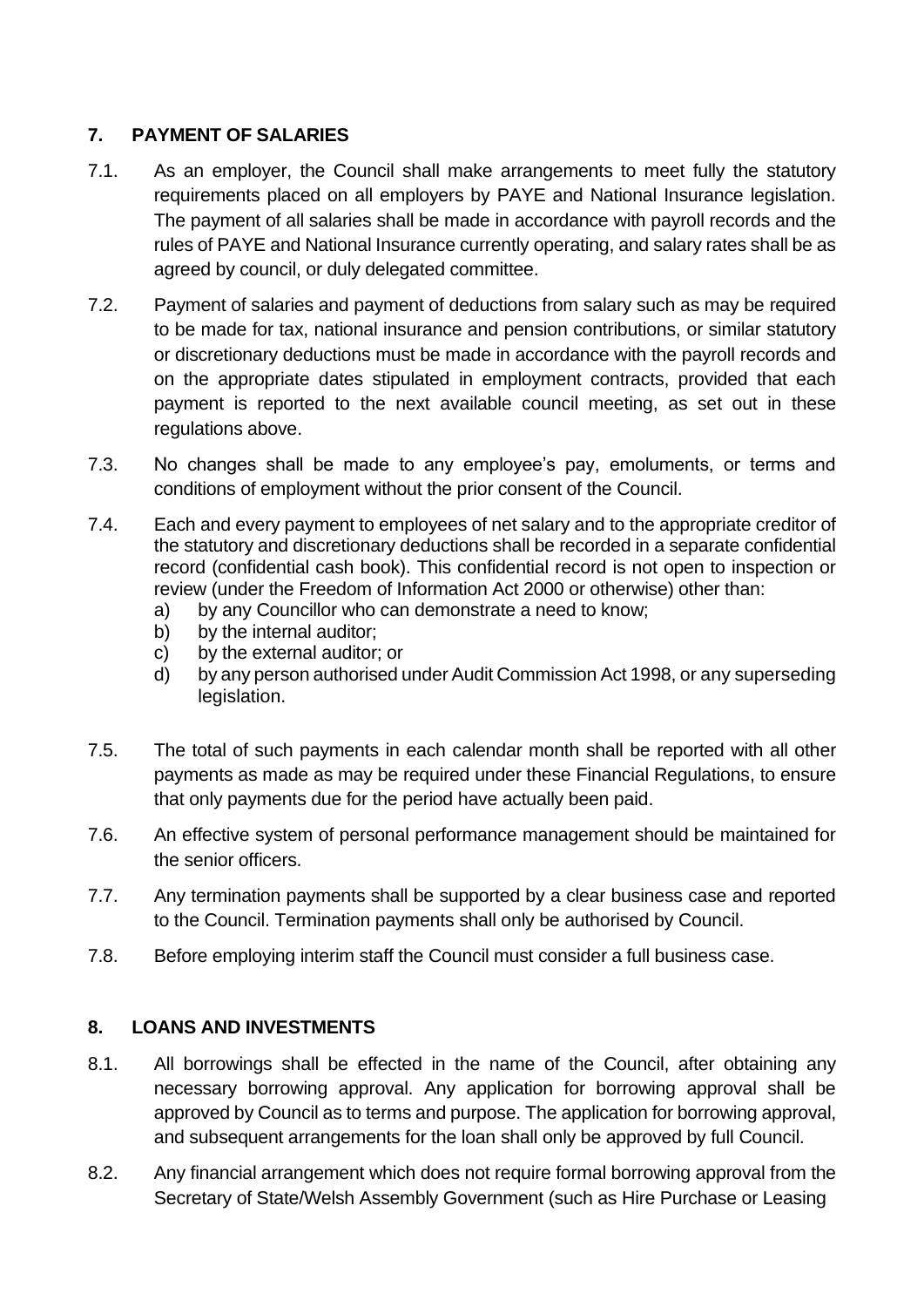f tangible assets) shall be subject to approval by the full council. In each case a report in writing shall be provided to Council in respect of value for money for the proposed transaction.

- 8.3. The Council will arrange with the Council's banks and investment providers for the sending of a copy of each statement of account to the Chairman of the Council at the same time as one is issued to the Clerk or RFO.
- 8.4. All loans and investments shall be negotiated in the name of the Council and shall be for a set period in accordance with Council policy.
- 8.5. The Council shall consider the need for an Investment Strategy and Policy which, if drawn up, shall be in accordance with relevant regulations, proper practices and guidance. Any Strategy and Policy shall be reviewed by the Council at least annually.
- 8.6. All investments of money under the control of the Council shall be in the name of the Council.
- 8.7. All investment certificates and other documents relating thereto shall be retained in the custody of the RFO.
- 8.8. Payments in respect of short term or long term investments, including transfers between bank accounts held in the same bank, or branch, shall be made inaccordance with Regulation 5 (Authorisation of payments) and Regulation 6 (Instructions for payments).

#### <span id="page-11-0"></span>**9. INCOME**

- 9.1. The collection of all sums due to the Council shall be the responsibility of and under the supervision of the RFO.
- 9.2. Particulars of all charges to be made for work done, services rendered or goods supplied shall be agreed annually by the Council, notified to the RFO and the RFO shall be responsible for the collection of all accounts due to the Council.
- 9.3. The Council will review all fees and charges at least annually, following a report of the Clerk.
- 9.4. Any sums found to be irrecoverable and any bad debts shall be reported to the Council and shall be written off in the year.
- 9.5. All sums received on behalf of the Council shall be banked intact as directed by the RFO. In all cases, all receipts shall be deposited with the Council's bankers with such frequency as the RFO considers necessary.
- 9.6. The origin of each receipt shall be entered on the paying-in slip.
- 9.7. Personal cheques shall not be cashed out of money held on behalf of the Council.
- 9.8. The RFO shall promptly complete any VAT Return that is required. Any repayment claim due in accordance with VAT Act 1994 section 33 shall be made at least annually coinciding with the financial year end.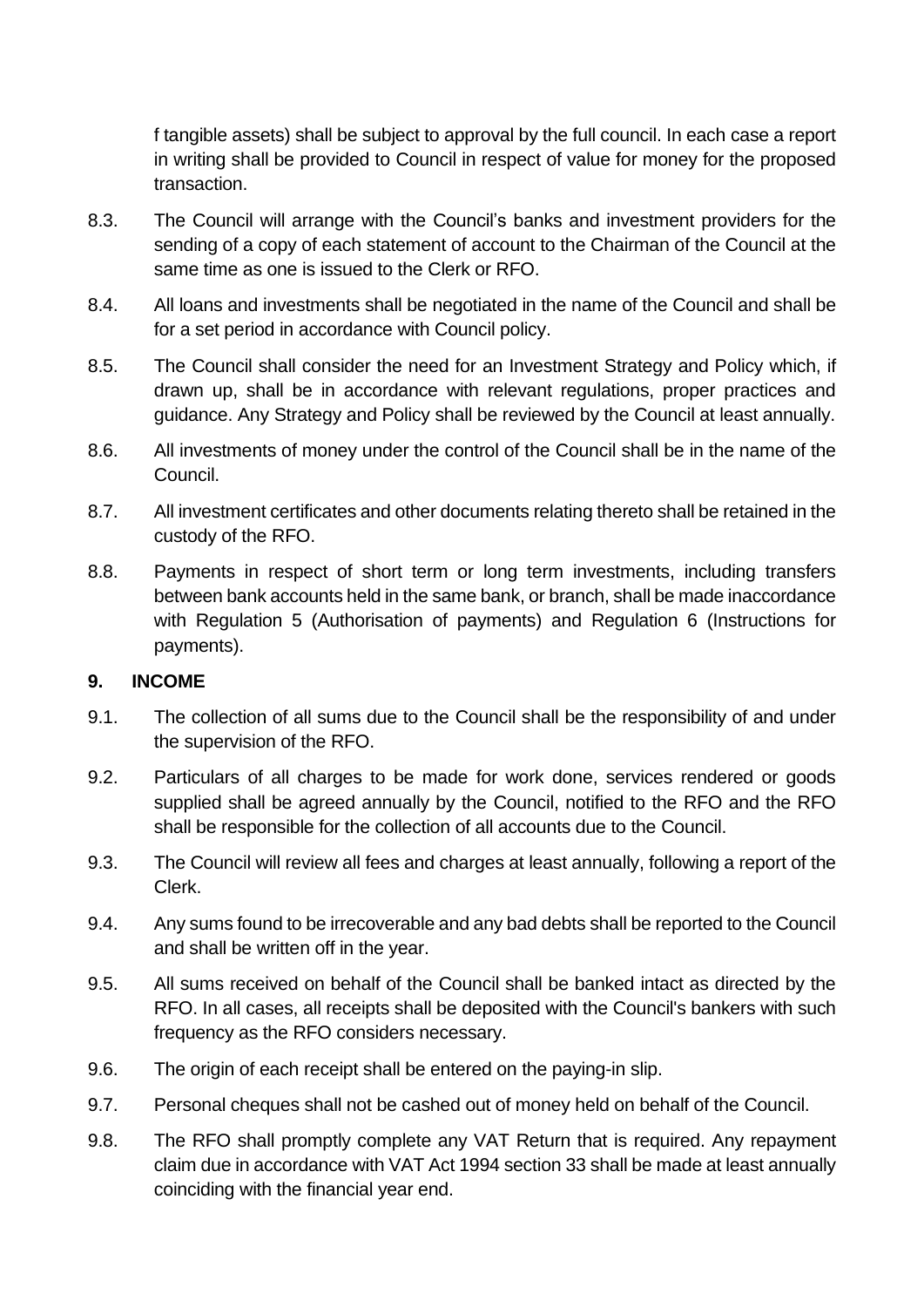9.9. Where any sums of cash are received by the Council, the RFO shall take such steps as are agreed by the Council to ensure that more than one person is present when the cash is counted in the first instance, that there is a reconciliation to some form of control such as ticket issues, and that appropriate care is taken in the security and safety of individuals banking such cash.

#### <span id="page-12-0"></span>**10. ORDERS FOR WORK, GOODS AND SERVICES**

- 10.1. An official order or letter shall be issued for all work, goods and services unless a formal contract is to be prepared or an official order would be inappropriate. Copies of orders shall be retained.
- 10.2. Order books shall be controlled by the RFO.
- 10.3. All members and officers are responsible for obtaining value for money at all times. An officer issuing an official order shall ensure as far as reasonable and practicable that the best available terms are obtained in respect of each transaction, usually by obtaining three or more quotations or estimates from appropriate suppliers, subject to any *de minimis* provisions in Regulation 11.1 below.
- 10.4. A member may not issue an official order or make any contract on behalf of the Council.
- 10.5. The RFO shall verify the lawful nature of any proposed purchase before the issue of any order, and in the case of new or infrequent purchases or payments, the RFO shall ensure that the statutory authority shall be reported to the meeting at which the order is approved so that the minutes can record the power being used.

#### <span id="page-12-1"></span>**11. ASSETS, PROPERTIES AND ESTATES**

- 11.1. The Clerk shall make appropriate arrangements for the custody of all title deeds and Land Registry Certificates of properties held by the Council. The RFO shall ensure a record is maintained of all properties held by the Council, recording the location, extent, plan, reference, purchase details, nature of the interest, tenancies granted, rents payable and purpose for which held in accordance with Accounts and Audit Regulations.
- 11.2. No tangible moveable property shall be purchased or otherwise acquired, sold, leased or otherwise disposed of, without the authority of the Council, together with any other consents required by law.
- 11.3. No real property (interests in land) shall be sold, leased or otherwise disposed of without the authority of the Council, together with any other consents required by law. In each case a report in writing shall be provided to Council in respect of valuation and surveyed condition of the property (including matters such as planning permissions and covenants) together with a proper business case (including an adequate level of consultation with the electorate).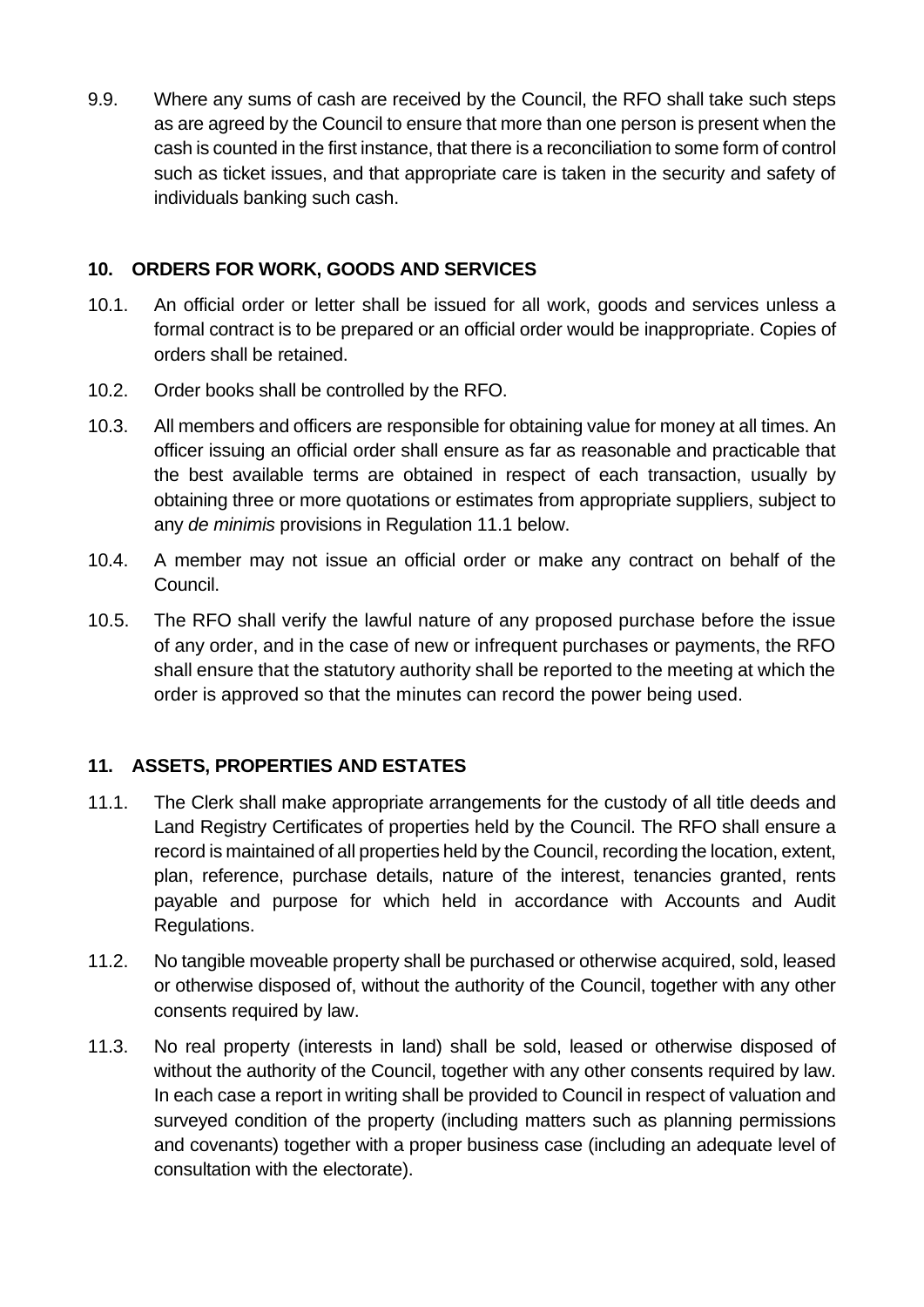- 11.4. No real property (interests in land) shall be purchased or acquired without the authority of the full Council. In each case a report in writing shall be provided to Council in respect of valuation and surveyed condition of the property (including matters such as planning permissions and covenants) together with a proper business case (including an adequate level of consultation with the electorate).
- 11.5. Subject only to the limit set in Regulation 14.2 above, no tangible moveable property shall be purchased or acquired without the authority of the full Council. In each case a report in writing shall be provided to Council with a full business case.
- 11.6. The RFO shall ensure that an appropriate and accurate Register of Assets and Investments is kept up to date. The continued existence of tangible assets shown in the Register shall be verified at least annually, possibly in conjunction with a health and safety inspection of assets.

#### <span id="page-13-0"></span>**12. INSURANCE**

- 12.1. Following the annual risk assessment (per Regulation 17), the RFO shall effect all insurances and negotiate all claims on the Council's insurers.
- 12.2. The RFO shall keep a record of all insurances effected by the Council and the property and risks covered thereby and annually review it.
- 12.3. The RFO shall be notified of any loss liability or damage or of any event likely to lead to a claim, and shall report these to Council at the next available meeting.
- 12.4. All appropriate members and employees of the Council shall be included in a suitable form of security or fidelity guarantee insurance which shall cover the maximum risk exposure as determined by the Council.

#### <span id="page-13-1"></span>**13. RISK MANAGEMENT**

- 13.1. The Council is responsible for putting in place arrangements for the management of risk. The Clerk shall prepare, for approval by the Council, risk management policy statements in respect of all activities of the Council. Risk policy statements and consequential risk management arrangements shall be reviewed by the Council at least annually.
- 13.2. When considering any new activity, the Clerk shall prepare a draft risk assessment including risk management proposals for consideration and adoption by the Council.

#### <span id="page-13-2"></span>**14. SUSPENSION AND REVISION OF FINANCIAL REGULATIONS**

14.1. It shall be the duty of the Council to review the Financial Regulations of the Council from time to time. The Clerk shall make arrangements to monitor changes in legislation or proper practices and shall advise the council of any requirement for a consequential amendment to these Financial Regulations.